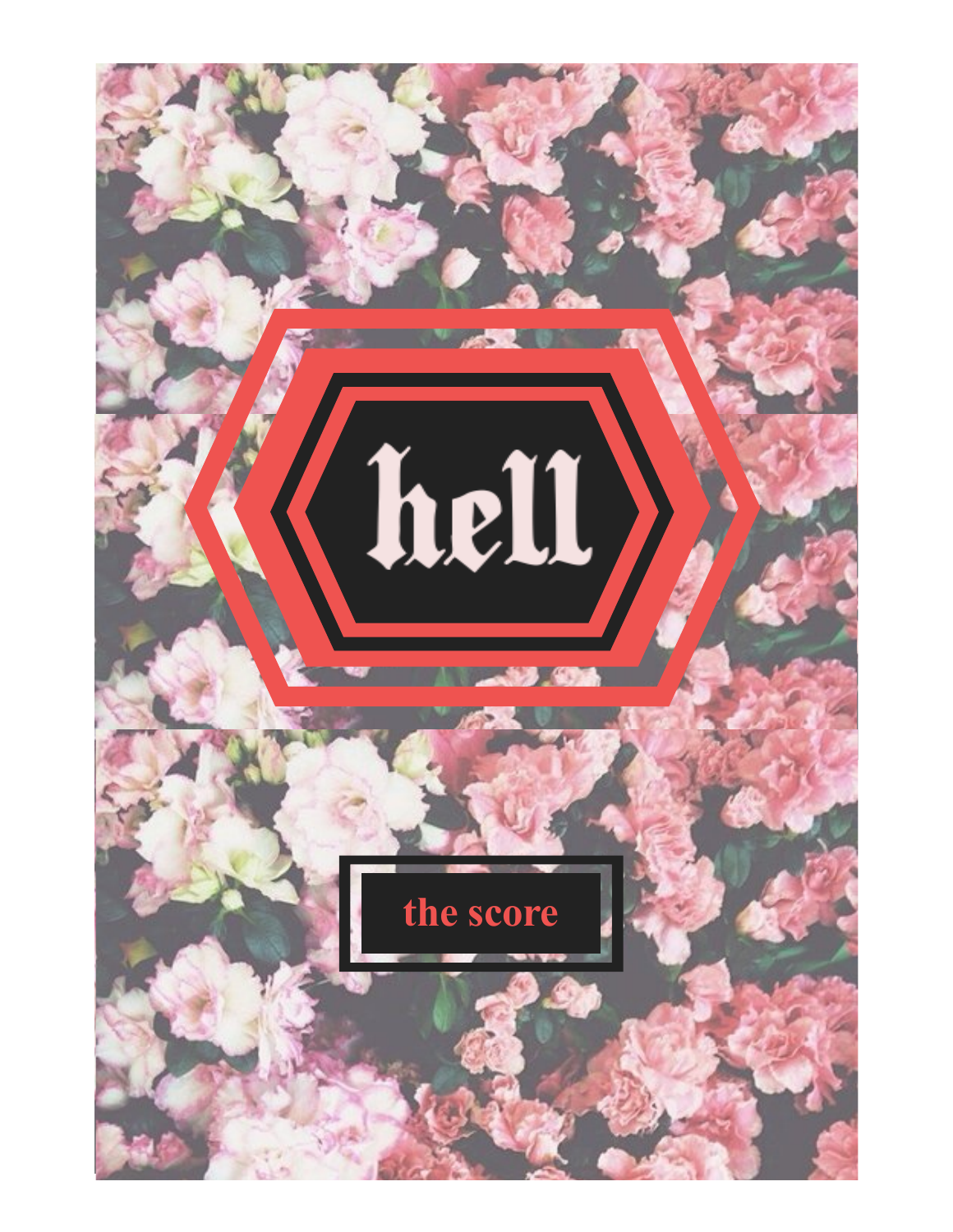

words and music by linnea siggelkow and brandon williams







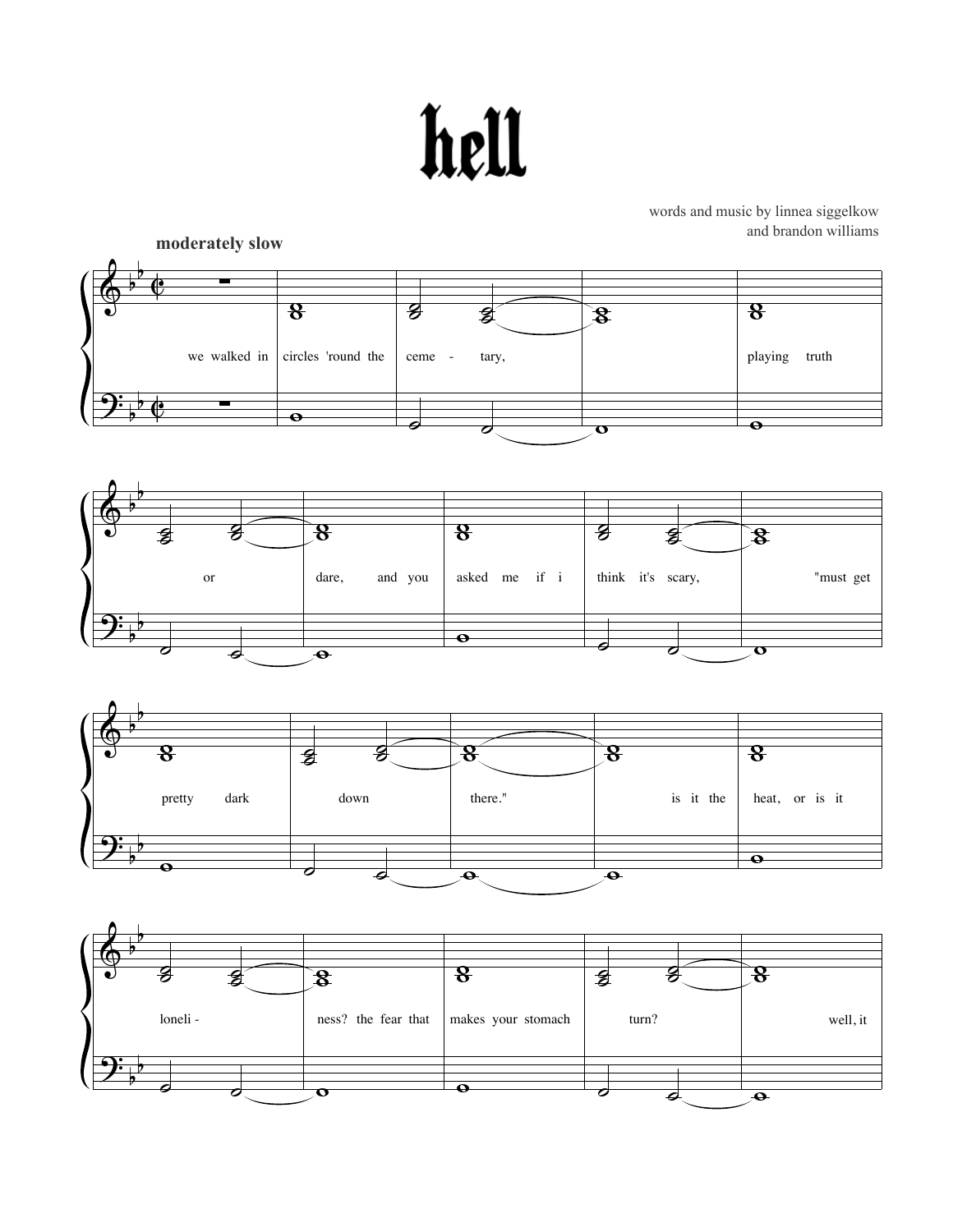







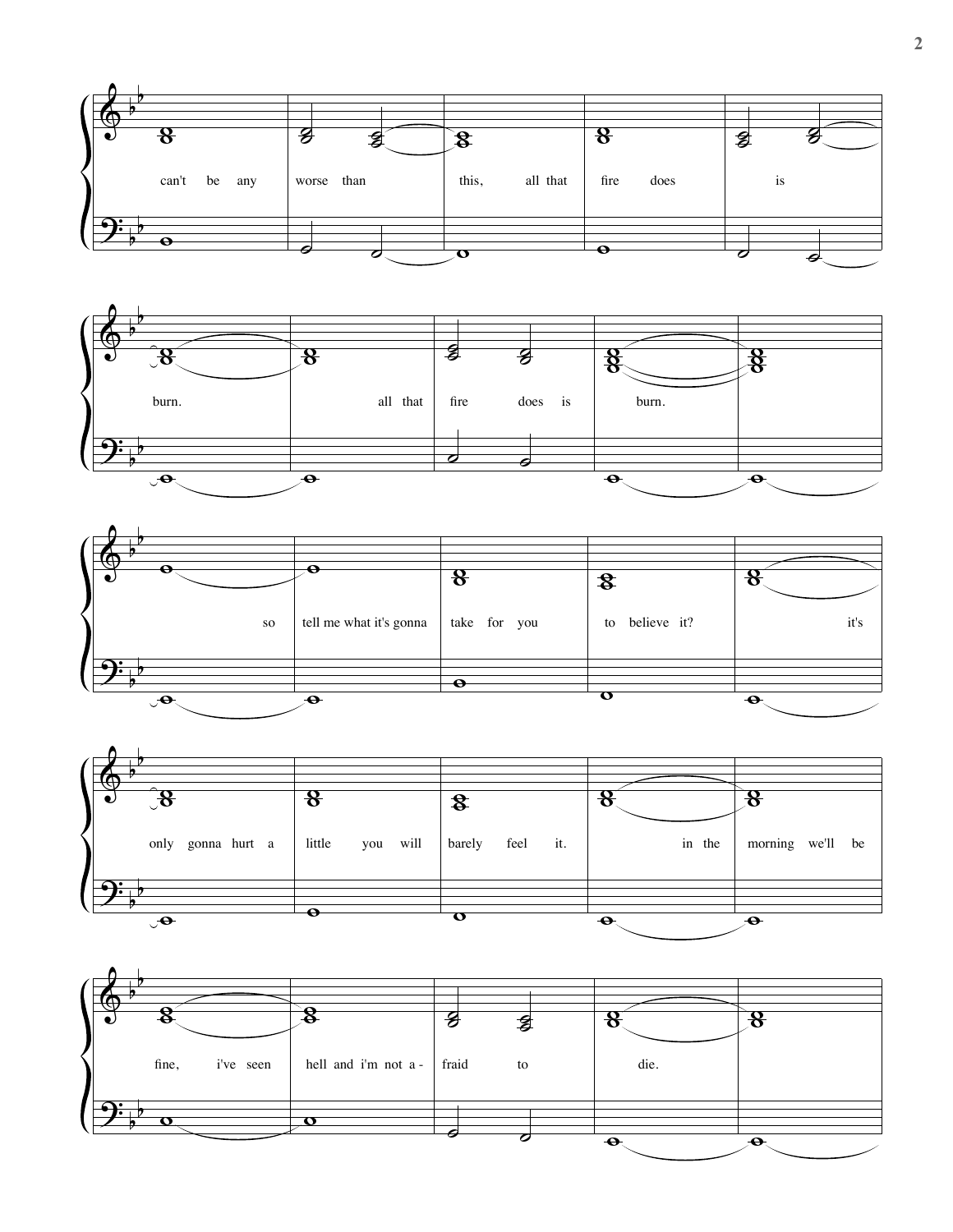







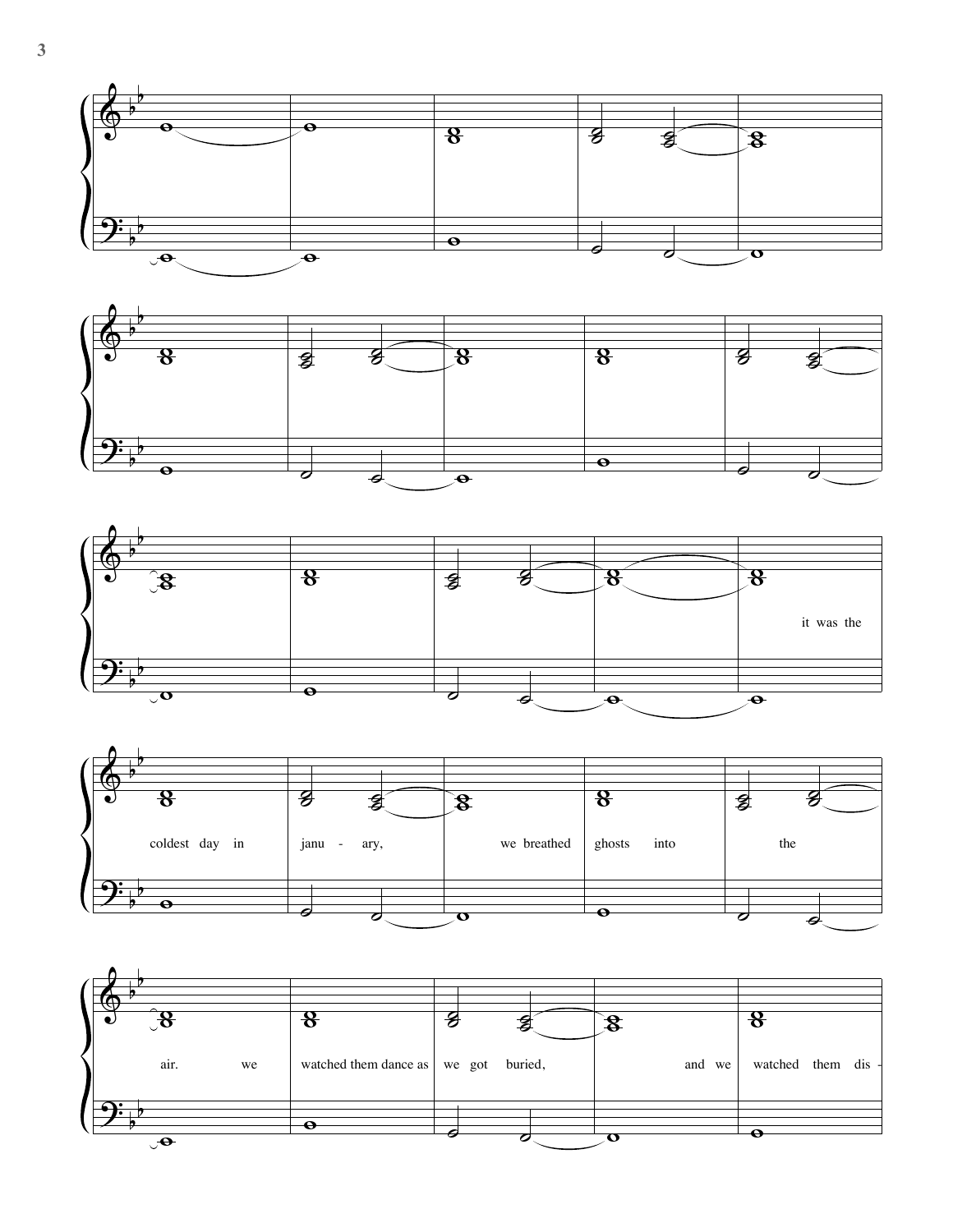







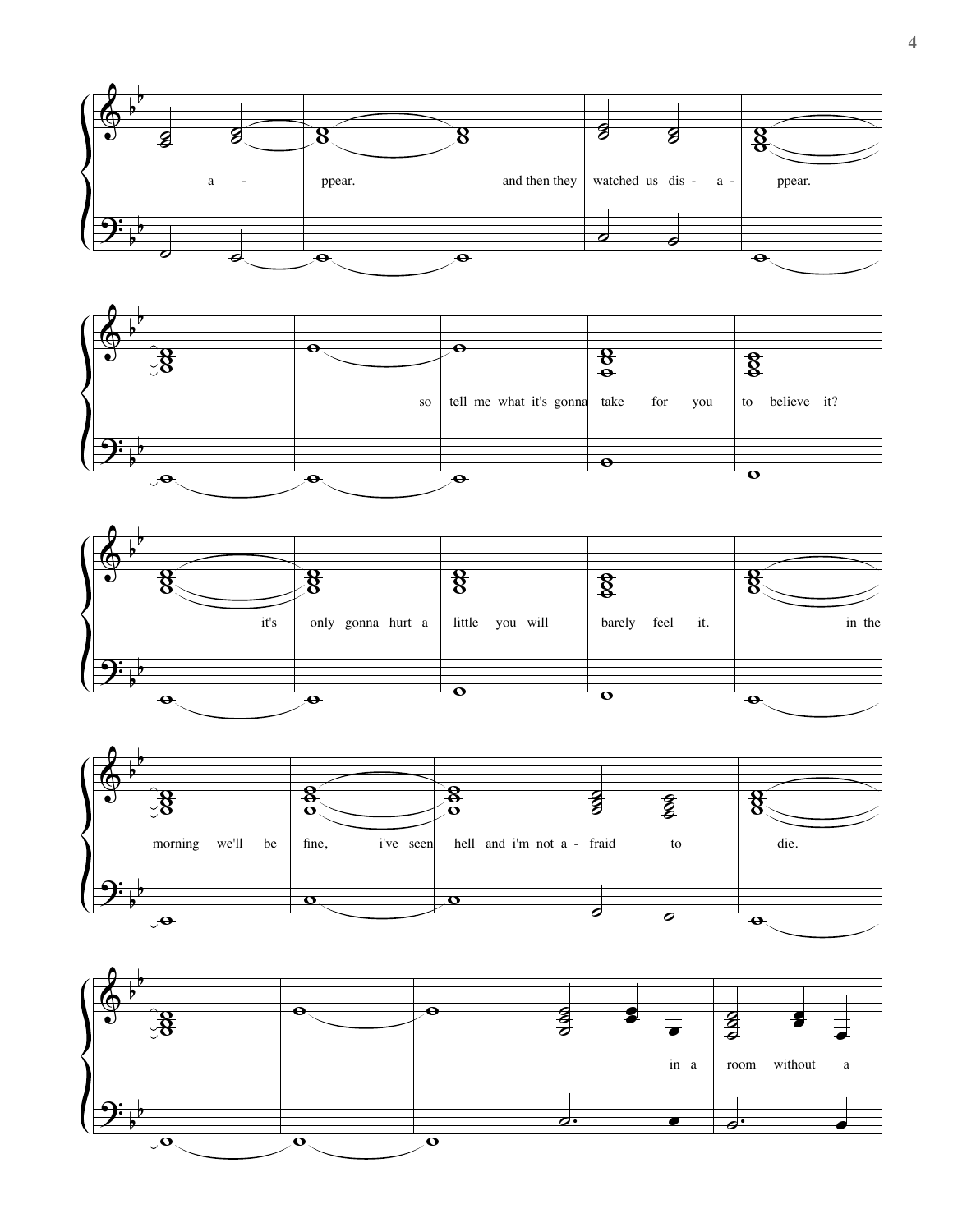